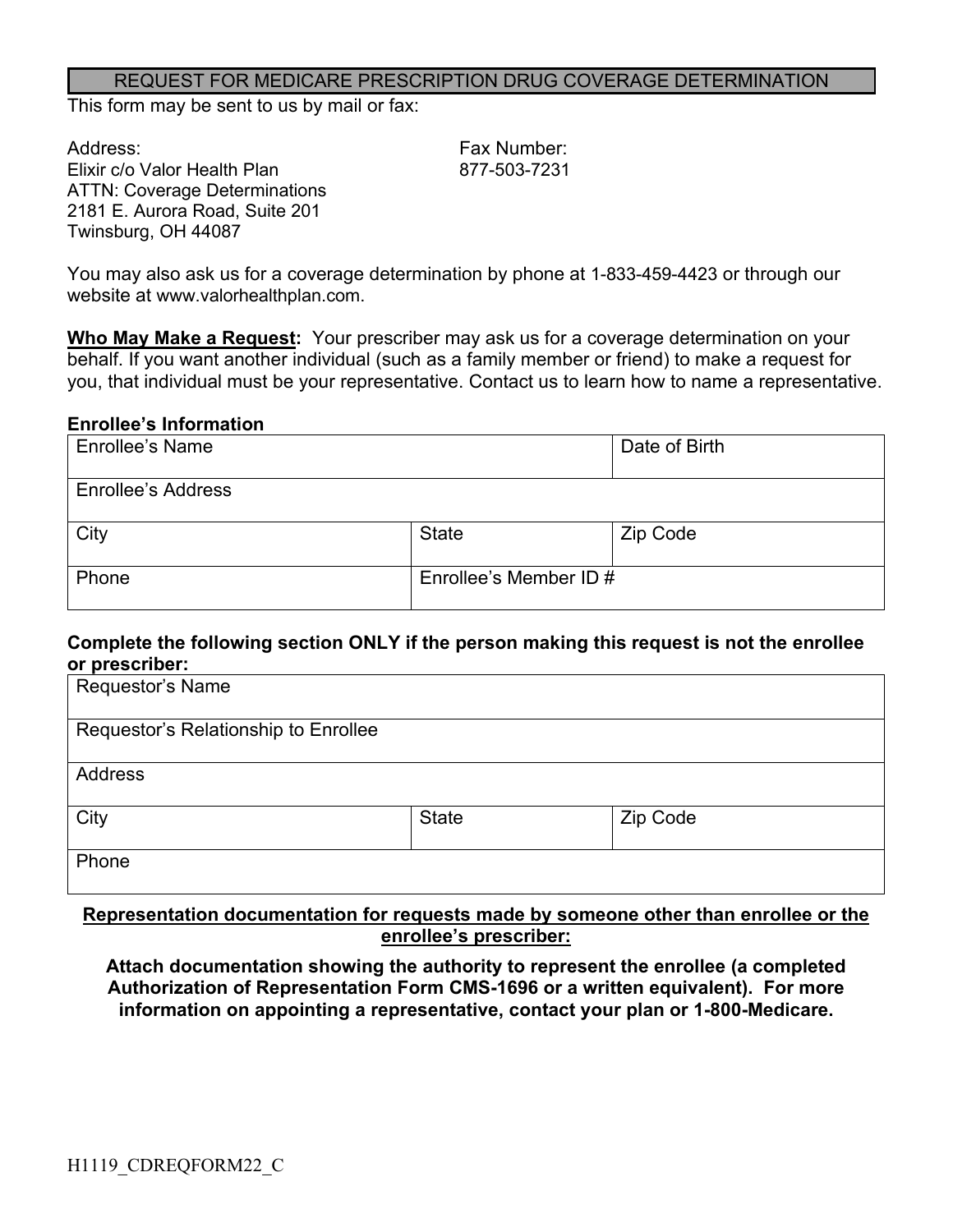**Name of prescription drug you are requesting** (if known, include strength and quantity requested per month):

## **Type of Coverage Determination Request**

☐ I need a drug that is not on the plan's list of covered drugs (formulary exception).*\**

 $\Box$  I have been using a drug that was previously included on the plan's list of covered drugs, but is being removed or was removed from this list during the plan year (formulary exception).*\**

 $\Box$  I request prior authorization for the drug my prescriber has prescribed.\*

 $\Box$  I request an exception to the requirement that I try another drug before I get the drug my prescriber prescribed (formulary exception).\*

 $\Box$  I request an exception to the plan's limit on the number of pills (quantity limit) I can receive so that I can get the number of pills my prescriber prescribed (formulary exception).\*

 $\Box$  My drug plan charges a higher copayment for the drug my prescriber prescribed than it charges for another drug that treats my condition, and I want to pay the lower copayment (tiering exception).*\**

 $\Box$  I have been using a drug that was previously included on a lower copayment tier, but is being moved to or was moved to a higher copayment tier (tiering exception).*\**

 $\Box$  My drug plan charged me a higher copayment for a drug than it should have.

 $\Box$ I want to be reimbursed for a covered prescription drug that I paid for out of pocket.

**\*NOTE: If you are asking for a formulary or tiering exception, your prescriber MUST provide a statement supporting your request. Requests that are subject to prior authorization (or any other utilization management requirement), may require supporting information. Your prescriber may use the attached "Supporting Information for an Exception Request or Prior Authorization" to support your request.**

Additional information we should consider *(attach any supporting documents)*:

## **Important Note: Expedited Decisions**

If you or your prescriber believe that waiting 72 hours for a standard decision could seriously harm your life, health, or ability to regain maximum function, you can ask for an expedited (fast) decision. If your prescriber indicates that waiting 72 hours could seriously harm your health, we will automatically give you a decision within 24 hours. If you do not obtain your prescriber's support for an expedited request, we will decide if your case requires a fast decision. You cannot request an expedited coverage determination if you are asking us to pay you back for a drug you already received.

H1119\_CDREQFORM22\_C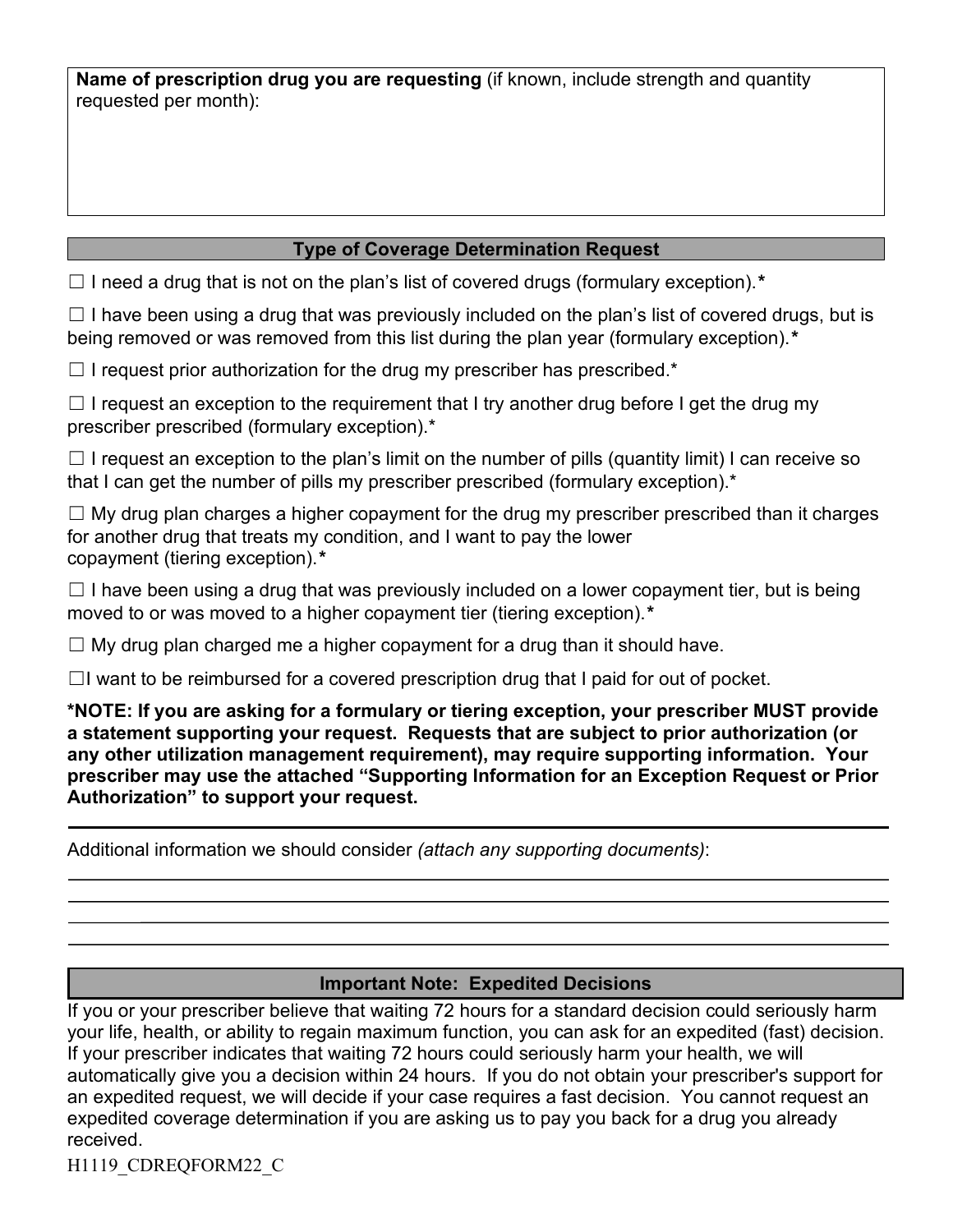# ☐**CHECK THIS BOX IF YOU BELIEVE YOU NEED A DECISION WITHIN 24 HOURS (if you have a supporting statement from your prescriber, attach it to this request).**

| Signature: | Date: |
|------------|-------|
|------------|-------|

### **Supporting Information for an Exception Request or Prior Authorization**

FORMULARY and TIERING EXCEPTION requests cannot be processed without a prescriber's supporting statement. PRIOR AUTHORIZATION requests may require supporting information.

☐**REQUEST FOR EXPEDITED REVIEW: By checking this box and signing below, I certify that applying the 72 hour standard review timeframe may seriously jeopardize the life or health of the enrollee or the enrollee's ability to regain maximum function.**

| <b>Prescriber's Information</b> |              |     |          |
|---------------------------------|--------------|-----|----------|
| Name                            |              |     |          |
| Address                         |              |     |          |
| City                            | <b>State</b> |     | Zip Code |
| <b>Office Phone</b>             |              | Fax |          |
| Prescriber's Signature          |              |     | Date     |

| <b>Diagnosis and Medical Information</b>                                                                                                                                                                                                                                                                                    |                                       |                                                     |                                                                                   |  |
|-----------------------------------------------------------------------------------------------------------------------------------------------------------------------------------------------------------------------------------------------------------------------------------------------------------------------------|---------------------------------------|-----------------------------------------------------|-----------------------------------------------------------------------------------|--|
| Medication:                                                                                                                                                                                                                                                                                                                 | Strength and Route of Administration: |                                                     | Frequency:                                                                        |  |
| Date Started:                                                                                                                                                                                                                                                                                                               |                                       | Expected Length of Therapy:<br>Quantity per 30 days |                                                                                   |  |
| $\Box$ NEW START                                                                                                                                                                                                                                                                                                            |                                       |                                                     |                                                                                   |  |
| Height/Weight:                                                                                                                                                                                                                                                                                                              | Drug Allergies:                       |                                                     |                                                                                   |  |
| DIAGNOSIS – Please list all diagnoses being treated with the requested<br>drug and corresponding ICD-10 codes.<br>(If the condition being treated with the requested drug is a symptom e.g. anorexia, weight loss, shortness of<br>breath, chest pain, nausea, etc., provide the diagnosis causing the symptom(s) if known) |                                       |                                                     | ICD-10 Code(s)                                                                    |  |
| <b>Other RELAVENT DIAGNOSES:</b>                                                                                                                                                                                                                                                                                            |                                       |                                                     | ICD-10 Code(s)                                                                    |  |
| <b>DRUG HISTORY:</b> (for treatment of the condition(s) requiring the requested drug)                                                                                                                                                                                                                                       |                                       |                                                     |                                                                                   |  |
| <b>DRUGS TRIED</b><br>(if quantity limit is an issue, list unit<br>dose/total daily dose tried)                                                                                                                                                                                                                             | <b>DATES of Drug Trials</b>           |                                                     | <b>RESULTS of previous drug trials</b><br><b>FAILURE vs INTOLERANCE (explain)</b> |  |
|                                                                                                                                                                                                                                                                                                                             |                                       |                                                     |                                                                                   |  |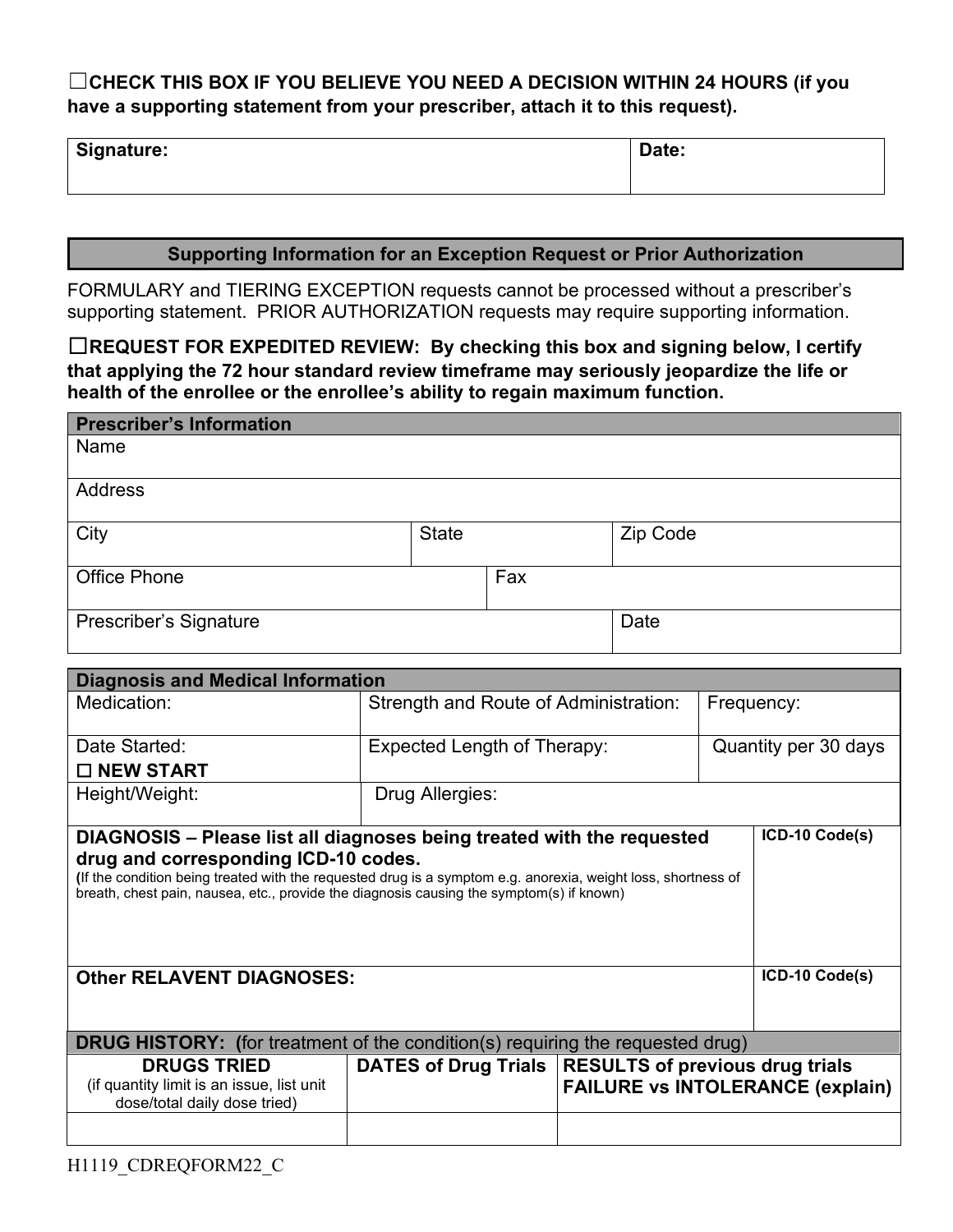| <b>DRUGS TRIED</b><br>(if quantity limit is an issue, list unit<br>dose/total daily dose tried) | <b>DATES of Drug Trials</b> | <b>RESULTS of previous drug trials</b><br><b>FAILURE vs INTOLERANCE (explain)</b>              |
|-------------------------------------------------------------------------------------------------|-----------------------------|------------------------------------------------------------------------------------------------|
|                                                                                                 |                             |                                                                                                |
|                                                                                                 |                             |                                                                                                |
|                                                                                                 |                             |                                                                                                |
|                                                                                                 |                             | What is the enrollee's current drug regimen for the condition(s) requiring the requested drug? |

| <b>DRUG SAFETY</b>                                                                                                                                                                                     |               |              |  |
|--------------------------------------------------------------------------------------------------------------------------------------------------------------------------------------------------------|---------------|--------------|--|
| Any FDA NOTED CONTRAINDICATIONS to the requested drug?                                                                                                                                                 | $\square$ YES | $\square$ NO |  |
| Any concern for a DRUG INTERACTION with the addition of the requested drug to the enrollee's current                                                                                                   |               |              |  |
| drug regimen?                                                                                                                                                                                          | □ YES         | $\square$ NO |  |
| If the answer to either of the questions noted above is yes, please 1) explain issue, 2) discuss the benefits<br>vs potential risks despite the noted concern, and 3) monitoring plan to ensure safety |               |              |  |
| <b>HIGH RISK MANAGEMENT OF DRUGS IN THE ELDERLY</b>                                                                                                                                                    |               |              |  |
| If the enrollee is over the age of 65, do you feel that the benefits of treatment with the requested drug                                                                                              |               |              |  |
| outweigh the potential risks in this elderly patient?                                                                                                                                                  | $\square$ YES | $\Box$ NO    |  |
| OPIOIDS - (please complete the following questions if the requested drug is an opioid)                                                                                                                 |               |              |  |
| What is the daily cumulative Morphine Equivalent Dose (MED)?                                                                                                                                           |               | mg/day       |  |
| Are you aware of other opioid prescribers for this enrollee?<br>If so, please explain.                                                                                                                 | $\sqcap$ YES  | $\Box$ NO    |  |
| Is the stated daily MED dose noted medically necessary?                                                                                                                                                | $\sqcap$ YES  | $\Box$ NO    |  |
| Would a lower total daily MED dose be insufficient to control the enrollee's pain?                                                                                                                     | $\square$ YES | $\square$ NO |  |
| <b>RATIONALE FOR REQUEST</b>                                                                                                                                                                           |               |              |  |